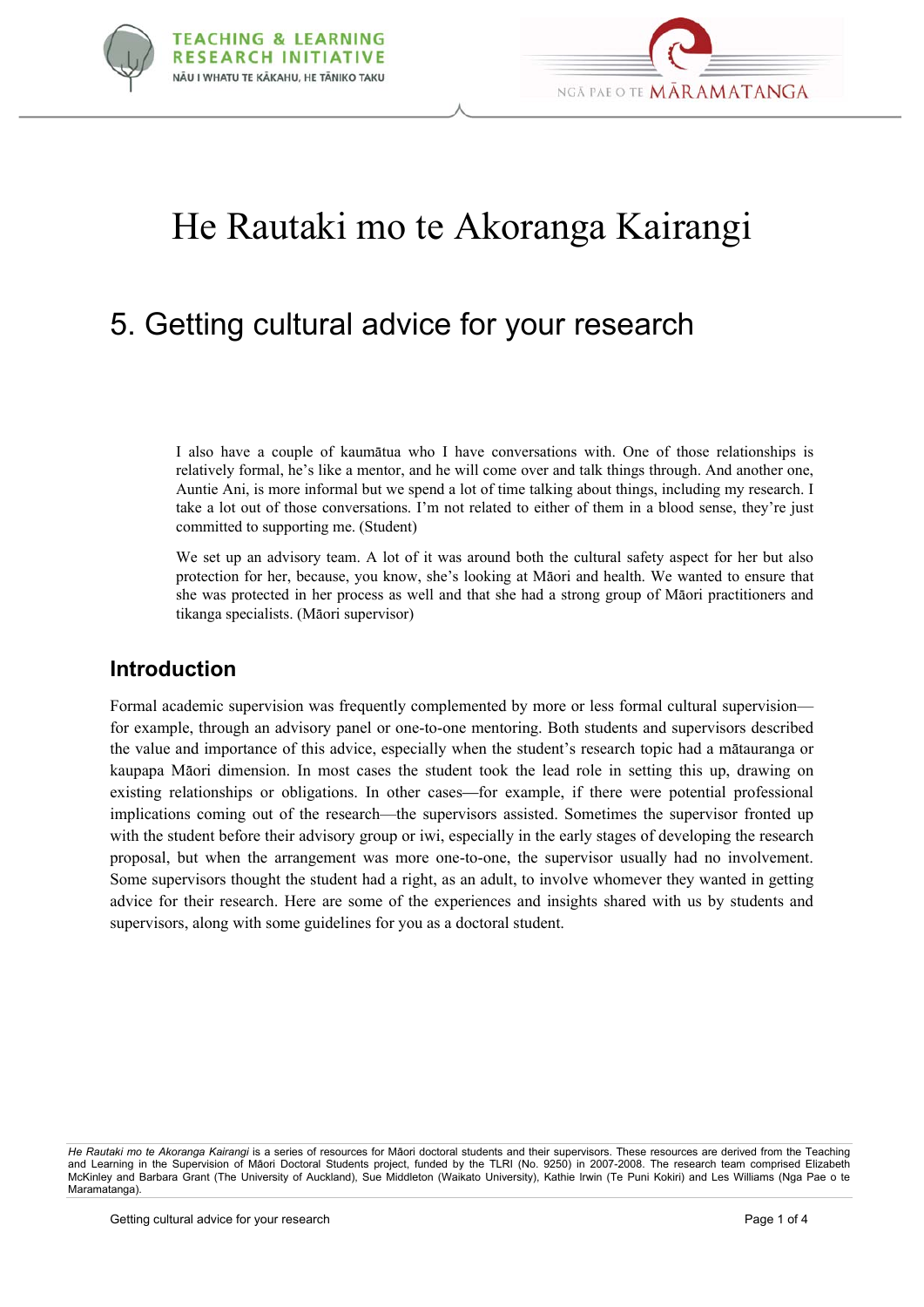# **Secondary Mäori supervisors**

[He] is officially on my supervision team as my Mäori adviser and that was because of the tikanga Mäori component. Me and my main supervisor had a really good talk about it. We both said that he's sort of been my mentor for a long time, so we wanted to officially recognise him as someone who's contributed to our work. (Student)

Sometimes I've become the supervisor—it depends often on the student and the department—but the fact that the student's Mäori is the factor. Because what happens if their topic gets too difficult, or the student becomes too difficult, the main supervisor gets stuck, they don't know what to do, they don't know how to motivate the student or they let the student play games with them. So it's often there I'll kind of intervene and just, say for a year, take over that part of the process. (Mäori supervisor)

Several supervisors talked about being invited into supervisions because they were Mäori and the main supervisor was not. Often they had little or no relevant disciplinary expertise, and they took more or less active roles depending on the situation. Non-Mäori supervisors also talked about including Mäori colleagues because they felt anxious about their lack of knowledge and/or they wanted to ensure the student was well supported from a cultural point of view. Or, as in the case cited above, the supervisor did not know how to respond to their student effectively when things were not going well. (Some non-Mäori supervisors described actively seeking advice from Mäori colleagues as well.) Including Mäori supervisors in the supervision "team" gives the advantage of having a cultural adviser with formal responsibility towards the student and their project. It can also benefit the Mäori academic, who should get workload recognition for their role, whereas if they do the work informally, they won't. Inviting Mäori supervisors in from outside the discipline is largely a result of insufficient Mäori supervisors in some academic areas, which results in a heavy workload for existing staff. One of the long-term effects of there being more Mäori doctoral graduates could be to change this situation, as more go on to become academics.

# **Community-based cultural advisers**

The student had a much closer relationship to the advisory team than I did, and just before she submitted she had a big meeting with them, and immediately after submission she did too. She really held tight to that because I've seen other people put this into place and then not use it. I think she realised that she actually needed it. (Mäori supervisor)

This student has a very strong mentor in his life, who's also very active. In a sense he's the student's other supervisor. The student is actually being groomed for a leadership role and the mentor's taking a very active hand in that. (Non-Mäori supervisor)

Throughout my research I've always gone back home and always consulted with my aunty and always consulted with my kaumätua very regularly. So I've had a lot of guidance and direction from many of the kuia, although many of them have passed on now. It's been a journey and experience. The direction may not have come directly from the old people but it was more a spiritual force down through the tüpuna. (Student)

Now what's really important in that process is a concept that I theorise called 'apprenticeshipping', engaging in one's own apprenticeship in methodology, in the embracement of kaumätua and kuia. (Student)

Community-based cultural advisers can play a very important role for the student and their project, providing all sorts of contextual and local advice, connections and emotional support. However, this advice takes place at the interface between academic requirements and cultural and community-based requirements, and these things don't always mesh easily. As the supervisor above says, it's important to think about why you need such advisers and what kind of role they might play. Some of the most successful arrangements described to us were very informal and drew upon pre-existing iwi and whänau relationships. Mostly the student initiated the relationships—but sometimes they also grew out of the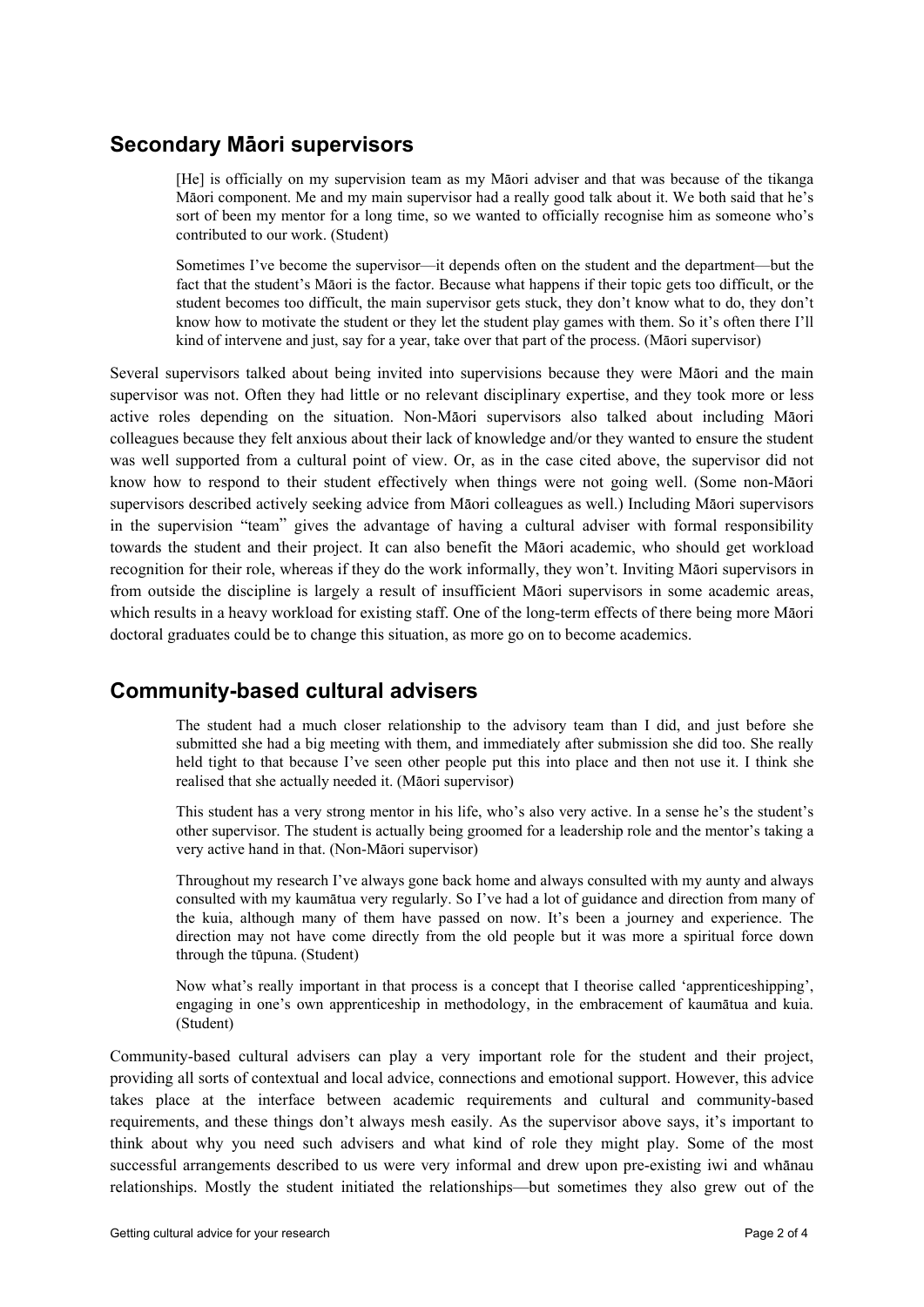research design to include participants. An issue that sometimes arose was when the adviser did not understand the nature of academic work and time frames. Whether or not the supervisor got involved in this relationship varied across the different stories we heard.

#### **Cultural advisers have an essential role in some research**

I couldn't have gone to the old people's places without my father. It just wasn't appropriate. The first interview that I did was with a kuia and, when I rang her and asked if she would like to participate, she said, 'Yes, yes.' And then she said, 'But you will bring someone with you, won't you dear, somebody that I can talk to,' she said, 'like your father.' 'Cause they were friends in the church together. (Student)

The student had to present his proposal and we went into the tribal trust board rooms, which was quite a daunting place for a Päkehä person. So I found to my amazement rather than us telling the board what this was all about and what the student's role was, they proceeded to interrogate us both on what we thought we were doing, what we wanted to do. They controlled that process very tightly, they asked the questions and we answered. Basically I found to my amazement, and actually my delight as well, though we were very much on edge, that they were running the show and they would find out what they wanted to know. They laid some very strong requirements on both of us to make sure we reported back regularly, to make sure that whatever was written was respectful to the tribe. And that the student should seek advice constantly, which he did. And they were trying to see that I knew enough to know what I was getting into. (Non-Mäori supervisor)

Sometimes the role of the cultural adviser was essential for the research to be able to proceed. In the student's quote above, she describes how access to her research participants depended on the physical presence of someone they trusted from within their everyday world. In the supervisor's story, he was taken aback but then pleased at the level of involvement that the tribal trust board wanted to have. From his perspective, this gave the student a strong structure to work within and he felt supported as a supervisor. These kinds of stories were quite common in our interviews.

# **Students often set up the advice on their own initiative**

Some of those students have felt that they wanted formal Mäori advisers or co-supervisors, and that's usually happened outside of my knowledge or, not so much knowledge, but I don't have anything to do with that. They can go off and talk to whoever they like in terms of Mäori input. And they do, not just formally, but informally, all the time. (Non-Mäori supervisor)

I would go and talk with my kaumätua. It was informal. I would sit with them and get their advice. Like if I was going to a marae outside of my rohe, say down on the Bay of Plenty or West Coast way, I would talk to the kaumätua about what I should do, how I should approach it and did they know those kaumätua there. And I'd give them the names and they knew them. (Student)

In most cases, students set up relationships with their cultural advisers independently of their supervisors, and supervisors were happy with this. Because of the advanced level of doctoral education, the maturity of most Mäori doctoral students and the cultural demands implicated in many of their research projects, the student was expected to have autonomy over such matters. At the same time, supervisors appreciated knowing who else the student was consulting and, in some cases, expected to have contact with those individuals or organisations, at least at the beginning stages. In some cases the adviser(s) clearly wanted to have contact with the supervisor in order to assess their awareness of the responsibilities the student was undertaking.